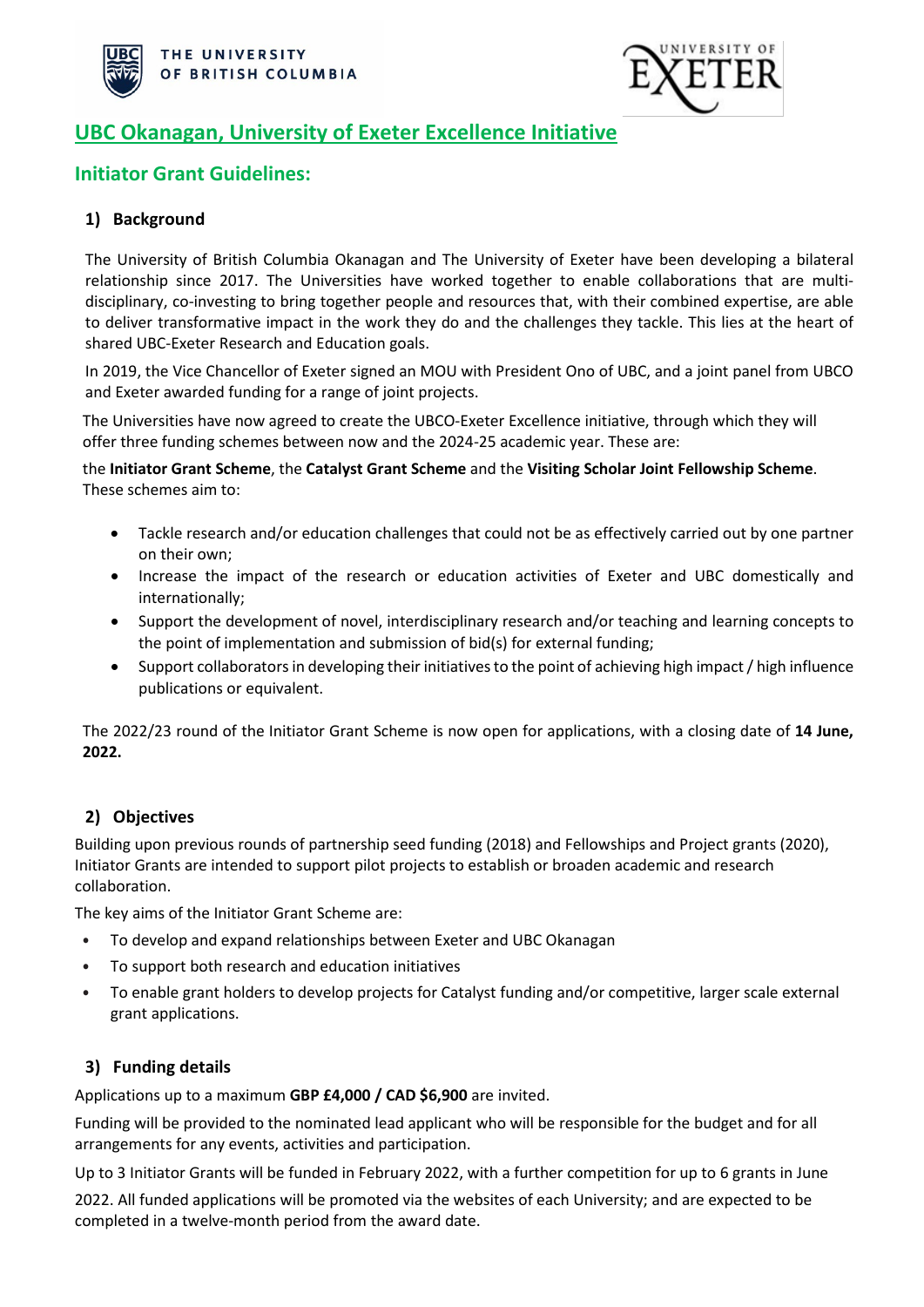## **4) Eligibility Criteria**

The Initiator Grants will be available to the whole academic community at Exeter and to academic faculty members (lecturers, EL/research professors at all ranks) in the Faculties of Creative and Critical Studies and Arts and Social Sciences at UBCO.

Eligible costs include:

- travel and subsistence
- external speakers/facilitators
- meeting, venue and catering costs
- equipment (small purchases in line with project deliverables)

The following items are not eligible for funding under this scheme:

- academic salaries
- third-party travel costs
- publication costs
- student fees / tuition
- indirect costs, estates costs and overheads associated with internal research facilities.

### **5) Application Process**

Applicants will need to complete the Initiator Grant Scheme application form in conjunction with their counterpart(s) at the partner institution. Both a lead applicant and co-applicant at the partner institution will need to be identified for each application. Funding will be provided to the nominated lead applicant who will be responsible for all arrangements for any events, activities and participation.

Applicants should ensure that activities are planned and scheduled so that in the event of an award, activities can be undertaken soon after. We expect projects to be completed within the stated deadline of 12 months.

Identical copies of the application should be submitted to both institutions at the below email addresses by **14 June, 2022.**

Exeter: [GP-Funding@exeter.ac.uk](mailto:GP-Funding@exeter.ac.uk) 

#### UBCO: [lacia.vogel@ubc.ca](mailto:lacia.vogel@ubc.ca)

All applications will be jointly assessed and shortlisted by the UBCO-Exeter Excellence Initiative leads. Lead applicants will be notified within the specified timeframe (see Key Dates in section 8).

### **6) Assessment Criteria**

Applications will be assessed via a competitive selection process based on the following criteria:

- Quality of initiative / activity plan as outlined in the application.
- Potential to expand upon existing or newly identified areas for collaboration.
- Perceived value for money.
- Contribution to advancing and sustaining the UBCO Exeter partnership.

#### **7) Feedback and Submissions**

Please note that feedback is not usually provided for Initiator Grant Scheme applications. Resubmission is by invitation only.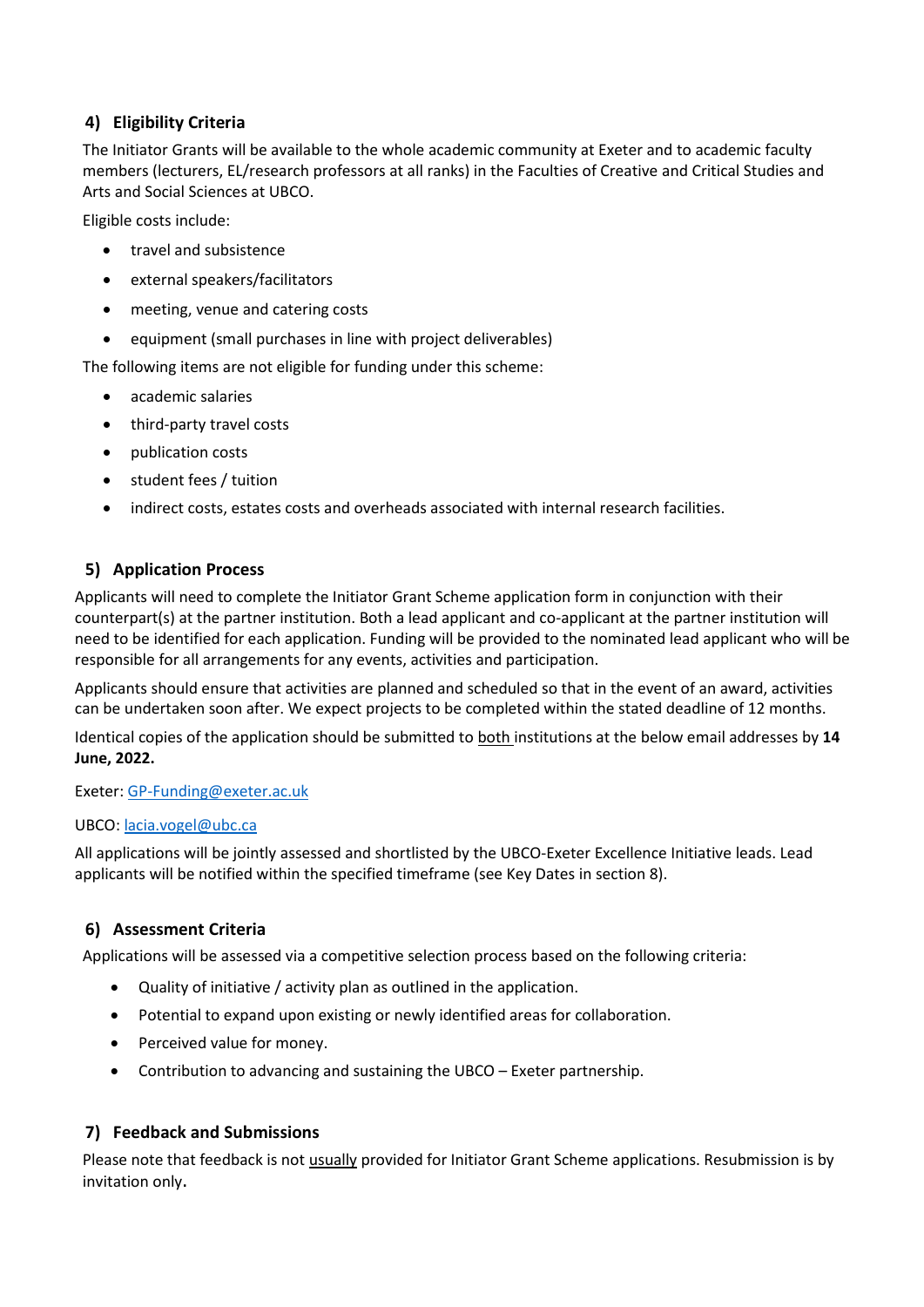### **8) Key Dates**

| Date                                                                      | Activity                       |  |
|---------------------------------------------------------------------------|--------------------------------|--|
| 13 May, 2022                                                              | Calls for applications issued  |  |
| 14 June, 2022                                                             | Application deadline           |  |
| 22 June, 2022                                                             | Applicants notified of outcome |  |
| 31 July, 2023                                                             | Project completion deadline    |  |
| 15 September, 2023<br>Post-project report (part A) submission<br>deadline |                                |  |

### **9) Grant acquittal and reporting**

Awardees must agree to adhere to all requirements related to the receipt of funding including deadlines and procedures for acquittal of funds and reporting on outcomes.

Awardees will have up to a maximum of 12 months after the award date to utilise the funds for the project or initiative. Funds that are not utilised within the specified period will be withdrawn.

Upon completion of the project and within 14 months of the award date, awardees will be required to submit a brief report outlining the successes and outcomes of the project. Report forms will be provided to Project Leads.

This report will be utilised for the follow up of potential opportunities, reporting on outcomes and to highlight successes of the Excellence Initiative between UBCO and Exeter.

Awardees who embark on international travel are required to abide by official reporting, insurance and registration requirements as outlined in:

the UBC Travel Policy and Guidelines[: https://finance.ubc.ca/travel/plan/faculty-and-staff-travel-guide](https://finance.ubc.ca/travel/plan/faculty-and-staff-travel-guide) and relevant Exeter policies: <https://www.exeter.ac.uk/coronavirus/travel/staff/>

### **10) Contacts**

Please consult your home institution contacts if you would like any additional information.

#### **Exeter:**

Stuart Westhead (Global Partnerships Regional Head – North America & Europe) [s.westhead@exeter.ac.uk](mailto:s.westhead@exeter.ac.uk)  Peter Clack (Director Global Exeter) [p.clack@exeter.ac.uk](mailto:p.clack@exeter.ac.uk) 

#### **UBCO:**

FCCS faculty: Dr Greg Garrard (Assoc Dean of Research & Graduate Studies) [greg.garrard@ubc.ca](mailto:greg.garrard@ubc.ca) FASS faculty: Dr Alison Conway (Assoc Dean of Research & Graduate Studies[\) alison.conway@ubc.ca](mailto:alison.conway@ubc.ca)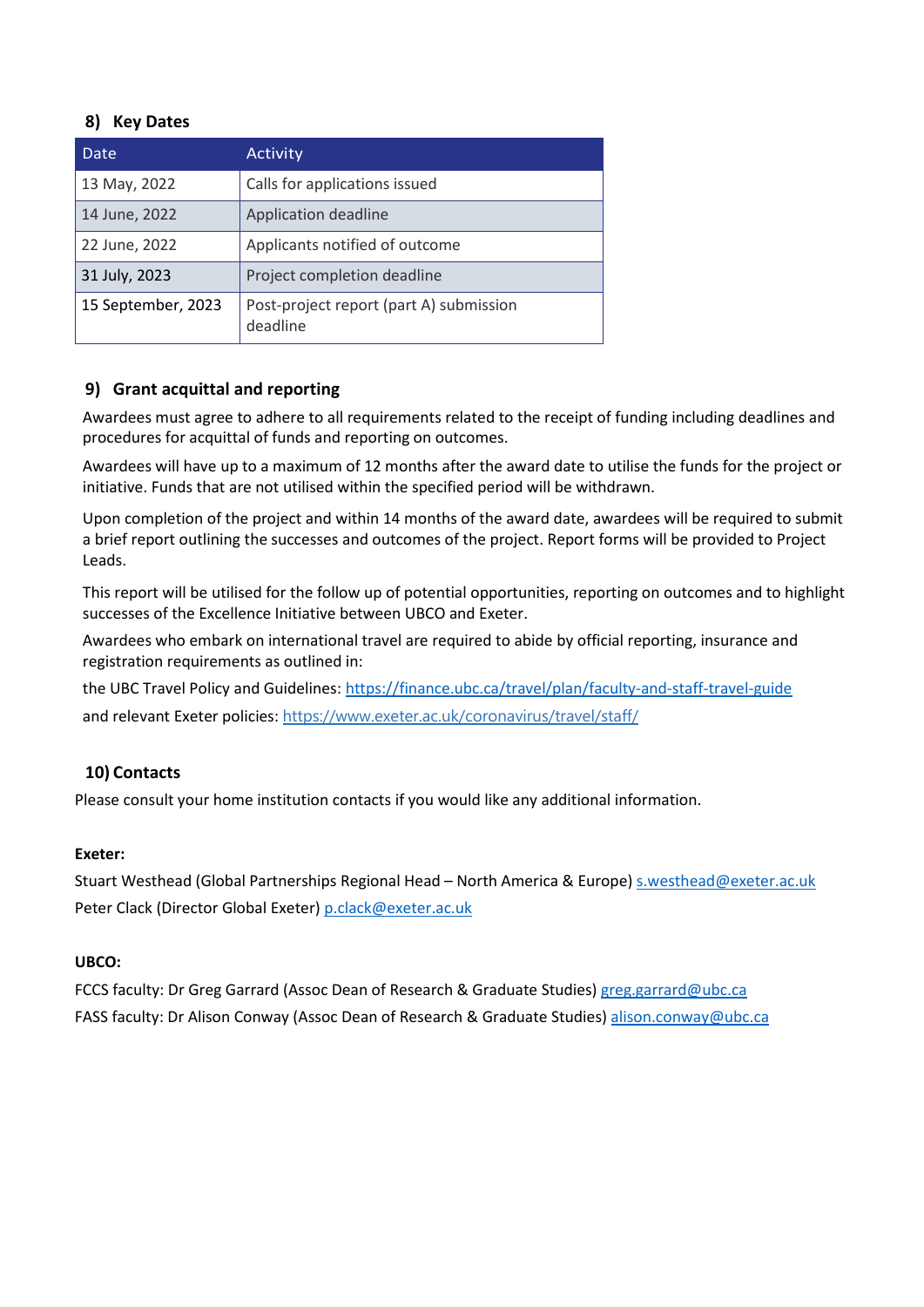# **Annex A**

## **Assessment Criteria**

This guidance has been drawn up to assist applicants when completing their Initiator and Catalyst Grant Scheme application forms. The purpose is to explain what type of information and evidence is required to satisfy the assessment criteria.

| <b>Assessment criteria</b>              | <b>Application form</b><br>[section] | <b>Evidence Required</b>                                                                                                                                                                                                                                                                                                                                                                                                                                                                                                                                                       |
|-----------------------------------------|--------------------------------------|--------------------------------------------------------------------------------------------------------------------------------------------------------------------------------------------------------------------------------------------------------------------------------------------------------------------------------------------------------------------------------------------------------------------------------------------------------------------------------------------------------------------------------------------------------------------------------|
| Strategic fit                           | 4                                    | Clear information on how the proposed project would<br>enhance the development of one of the established themes<br>and, if applicable, subthemes.                                                                                                                                                                                                                                                                                                                                                                                                                              |
| Quality of<br>initiative/activity       | 5, 6, 7                              | How well the application has been considered and planned,<br>and the strength of its potential for taking forward a<br>development or collaboration. Are the goals stretching but<br>achievable? Using data to substantiate, the bid should<br>identify the need for and value of the proposed project and<br>how this fits with UoE and UBC objectives. Include<br>supporting details on how the project would be significantly<br>enhanced as a result of it being undertaken through the<br>Excellence Initiative, rather than by an individual academic<br>or institution. |
| Anticipated<br>outcomes and<br>benefits | 7                                    | Specific reference to outcomes and benefits that are<br>anticipated to be a direct result from this project, with<br>approximate timescale. How likely are these? How<br>significant might they be?                                                                                                                                                                                                                                                                                                                                                                            |
| Leveraging funding                      | $\overline{7}$                       | Clear details of how the project aims to leverage external<br>funding as a direct result of this award.                                                                                                                                                                                                                                                                                                                                                                                                                                                                        |
| Impact                                  | 6, 7                                 | Communicate how this project will create (non-academic)<br>impact in a way that will benefit and elevate the global<br>reputations of both UBC and Exeter through wider<br>engagement and societal change. What is this potential<br>impact and when, where and by whom might it be felt? Does<br>the project show a capacity for change or benefit to the<br>economy, society, culture, public policy or services, health,<br>the environment or quality of life, beyond academia?                                                                                            |